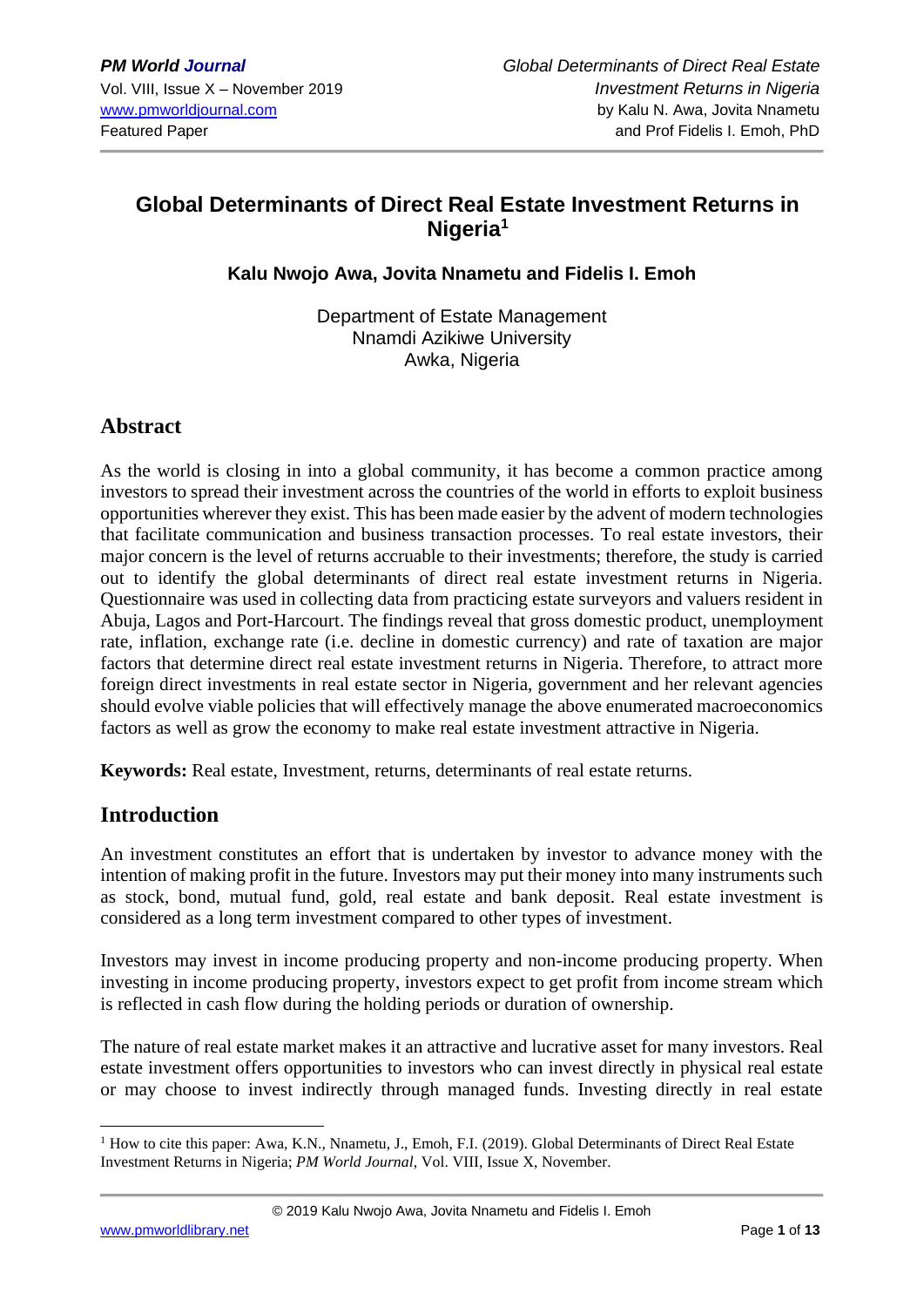involves purchasing the residential or commercial property for use as an income-producing property or for resale at a future time. Indirect ways to invest in the real estate market include investing in real estate investment trusts (REITs), real estate exchange traded funds (ETFs), commingled real estate funds (CREFs) and infrastructure funds. Indirect real estate investing offers pension funds and other institutional investors all of the benefits of direct property ownership while eliminating many of the drawbacks of direct ownership. In addition, indirect investing allows much greater diversification across geographic regions and real estate industry sectors, enhancing further the benefits of the asset class. Due to the higher liquidity available in the market, the lower transaction costs and lower capital requirements, average investors prefer to indirectly invest in real estate. This is noticeable in countries where real estate investment trusts are operational.

Real estate is a challenging asset class due to its unique and heterogenic character, and it is typically traded between individual buyers and sellers making real estate an illiquid and nontransparent market. However, according to Hudson-Wilson, Fabozzi, and Gordon (2003), real estate asset has wide-ranging qualities; it is a good source of diversification, and a generator of attractive risk-adjusted returns through its low risk and high Sharpe Ratio. It offers opportunities of hedging against unexpected inflation and finally, real estate is regarded a strong cash flow generator through the income component of the return. Real estate return is based on the two elements: rental income and capital appreciation, the first refers to the housing rent, and the latter refers to the appreciation of the property value over time. Furthermore, real estate asset class can be divided into different sub-segments regarding type of investment and risk profile; Geltner, Miller, Clayton and Eichholtz (2007) classified real estate types into: residential, retail, office industrial, agricultural and plus a smaller sector of hotels and recreational buildings).

Globally, the profitability of investments in any country is highly dependent on the macroeconomics of the country. Macroeconomics deals with the behaviour of the whole (aggregate) economies or economic systems instead of the behaviour of individuals, individual firms, or markets (which is the domain of Microeconomics). Macroeconomics is concerned primarily with the forecasting of national income, through the analysis of major economic factors that show predictable patterns and trends, and of their influence on one another. These factors include level of employment/unemployment, gross national product (GNP), balance of payments position, and prices (deflation or inflation). Macroeconomics also covers role of fiscal and monetary policies, economic growth, and determination of consumption and investment levels.

Macroeconomics, fiscal policy, regulations and political stability affect investment rates of return. Large fiscal deficits reduce government flexibility and may result in higher borrowing costs for businesses. A gruelling regulatory approval process can hamper business investments in different sectors. Political stability creates investor and business confidence because there is more visibility into possible investment returns. Investors tend to avoid countries that change governments frequently or have civil strife. As the dynamics of the macroeconomics factors affect investment performances, it is obvious that these factors similarly affect returns of direct real estate investment globally. Pettinger (2017) also identified interest rates , economic growth, confidence/expectations, technological developments, availability of finance from banks, others (depreciation, wage costs, inflation, government policy) as major factors that affect investments.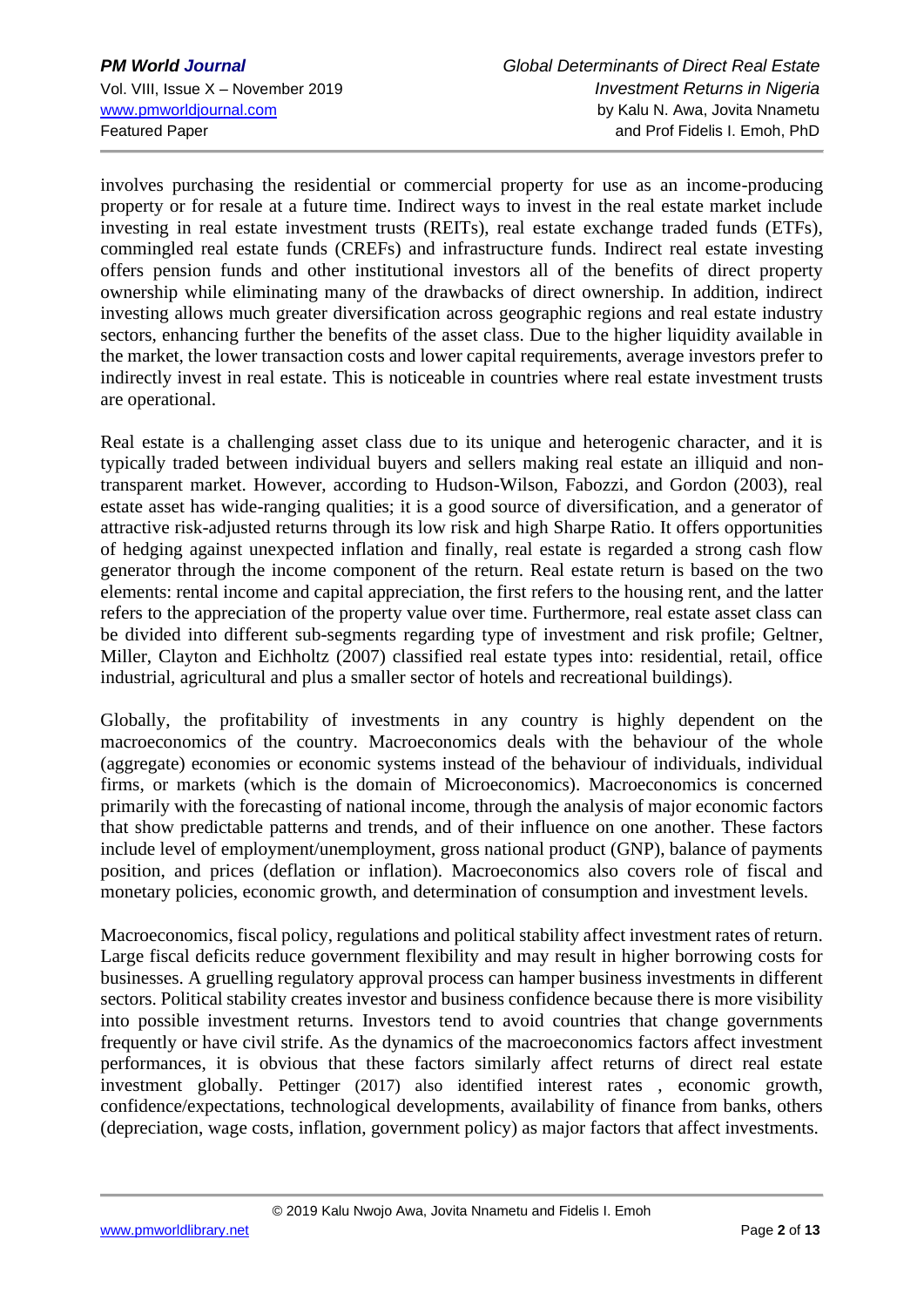The study is carried out to establish the global determinants of direct real estate investment returns in Nigeria with a view to elaborate how they affect real estate returns; and the following objectives are set to be achieved:

- (i) to determine the returns of residential and commercial real estate investment in Nigeria.
- (ii) to identify the major economic factors that affect direct real estate investment returns in Nigeria, and
- (iii) to examine the impacts of the identified economic factors on direct real estate investment returns in Nigeria.

### **Research Questions**

- (i) What are the returns of residential and commercial real estate investment in Nigeria?
- (ii) what are the major economic factors that affect direct real estate investment returns in Nigeria?
- (iii) What are the impacts of the economic factors that affect real estate investment returns on direct real estate investment investments in Nigeria?

### **Literature Review**

Return is the basic motivating force and the principal reward in any investment process. Returns may be defined in terms of realized return (that is, the return which has been earned) and expected return - that is, the return which the investor anticipates to earn over some future investment period - (Prasanna, 2005; Iyiola, Munirat & Nwufo, 2012). The expected return is a predicted or estimated return and may or may not occur. The realized returns in the past allow an investor to estimate cash inflows in terms of dividends, rents, interest, bonus, capital gains, etc., available to the holder of the investment. The return can be measured as the total gain or loss to the holder over a given period of time and may be defined as a percentage return on the initial amount invested. With reference to investment in equity shares, return consists of the dividends and the capital gain or loss at the time of sale of these shares.

Geltner and Miller (2007) described how the total return of any investment is composed of two parts, an income return component (yt) and an appreciation (growth) return component  $(g_t)$  (see equation 1).

 $R_t = C F_t + V_t - V_{t-1} / V_t - 1$ 

The income return is the net amount of cash flow (CF) paid out to the investor during the period and is calculated by dividing the cash flow paid out to the investor during period t by the market value of the asset at the beginning of period t  $(V_{t-1})$ . The appreciation return is the capital value of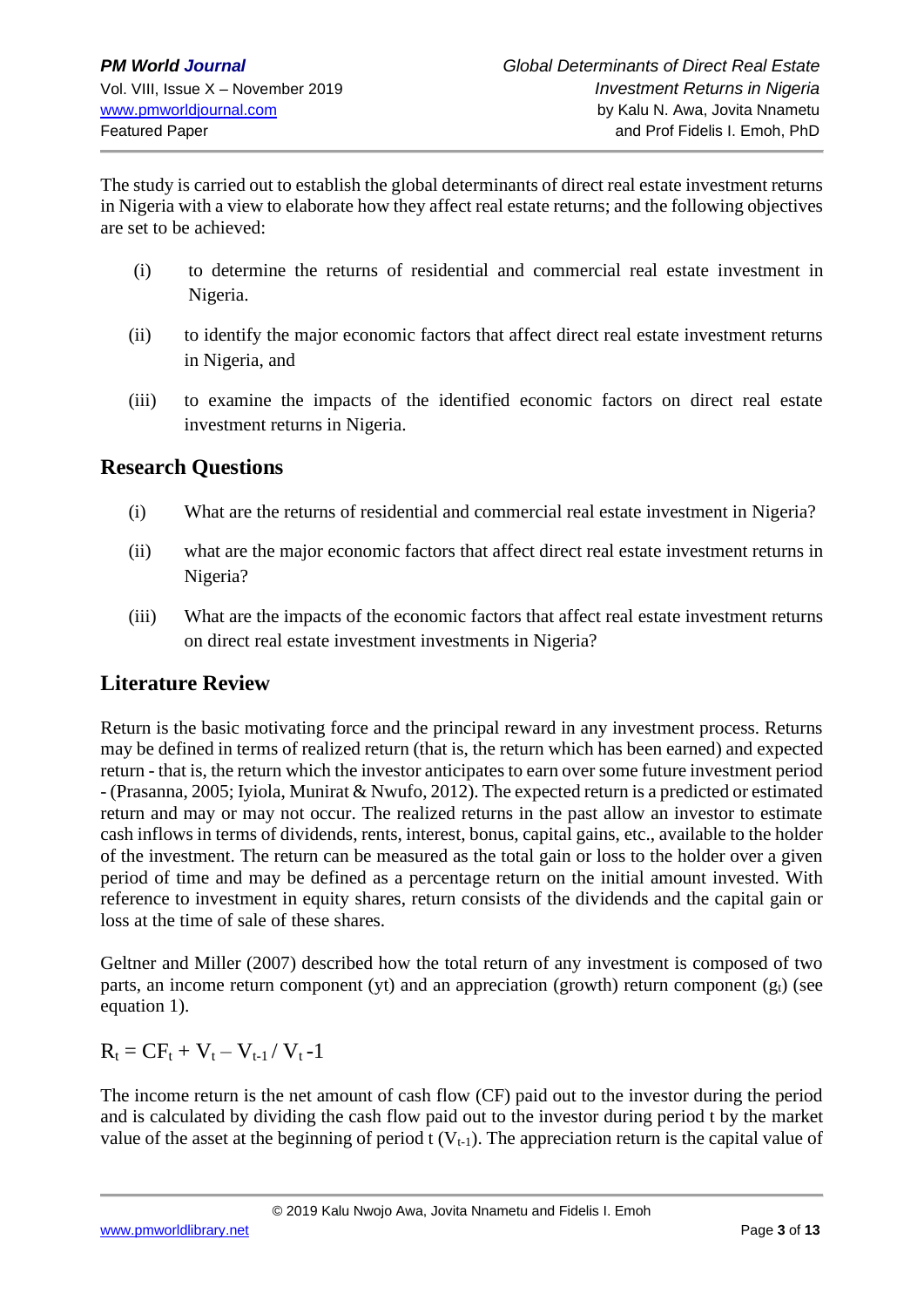the asset during the period and is calculated by dividing the change in the market value of the asset during period t by the market value at the beginning of period t (Geltner, 2007).

Investors have different preferences regarding which part of total return they consider most important. While some investors desire a constant stream of cash flow from their investment, others care more about the value growth of their investment. These differences in return preferences impact the investment strategy, the portfolio composition and which individual properties the investors choose to invest in. When an investor makes an investment decision he has to quantify and compare the likely return that the investment will earn with the risk involved.

Bruce (2005) expressed return as a ratio relating: How much was gained or lost. How much given was risked. He further explained that rates of return are often used in describing the performance of investment rather than the absolute dollar gains. Bruce defined rate of return as the benefit received from an investment over a period of time expressed as a percentage.

#### **Determinants of Real Estate Investment Returns**

Many studies have been carried out with regard to the modelling of rental rates which were influenced by various macroeconomic factors, such as GDP, inflation, interest rates, employment services sector, and the unemployment rate. Chin (2003), in the study of macro-economic factors which affect the price of the rental office in Southeast Asia (Indonesia not included) discovered that variables such as GDP, interest rates, loan interest rates, consumer price index (inflation), the output services, unemployment were associated with changes in rental rate.

Ewing and Payne (2003) wrote that to date there has been a considerable concern with evaluating the performance of real estate returns or determining the significance of fundamental state variables. They found out that shocks to monetary policy, economic growth, and inflation all lead to lower than expected returns, while a shock to the default risk premium is associated with higher future returns.

Frappa and Mesonnier (2010) in their research found robust evidence of a significant positive effect of inflation targeting on real house price growth and on the house price – to – rent ratio. The inflation also has a great influence on successfulness and profit of companies. Thus inflation reduces real interest rates, and yet the inflation impetus means that nominal interest rate will conform as quoted by Ewing and Payne (2003) and Lennert (2008).

The fact that inflation reduces investments, economic growth and future yields was also ascertained by Clark (1993). Huizinga (1993) asserted that inflation leads to lower stabilities of relative prices which cause higher uncertainty of investments. Feldstein and Summers (1979) also confirmed that higher inflation leads to higher income taxes of artificial persons.

De Wit and Van Dijk (2003) found that GDP, unemployment and inflation have a significant relationship to the selling price. GDP is positively related to rental rates, and the unemployment rate is negatively related to rental rates.

In Germany, Voigtlander (2011) found that office workers are the best predictors to determine the average of rental rates in comparison with the overall level of employment and unemployment.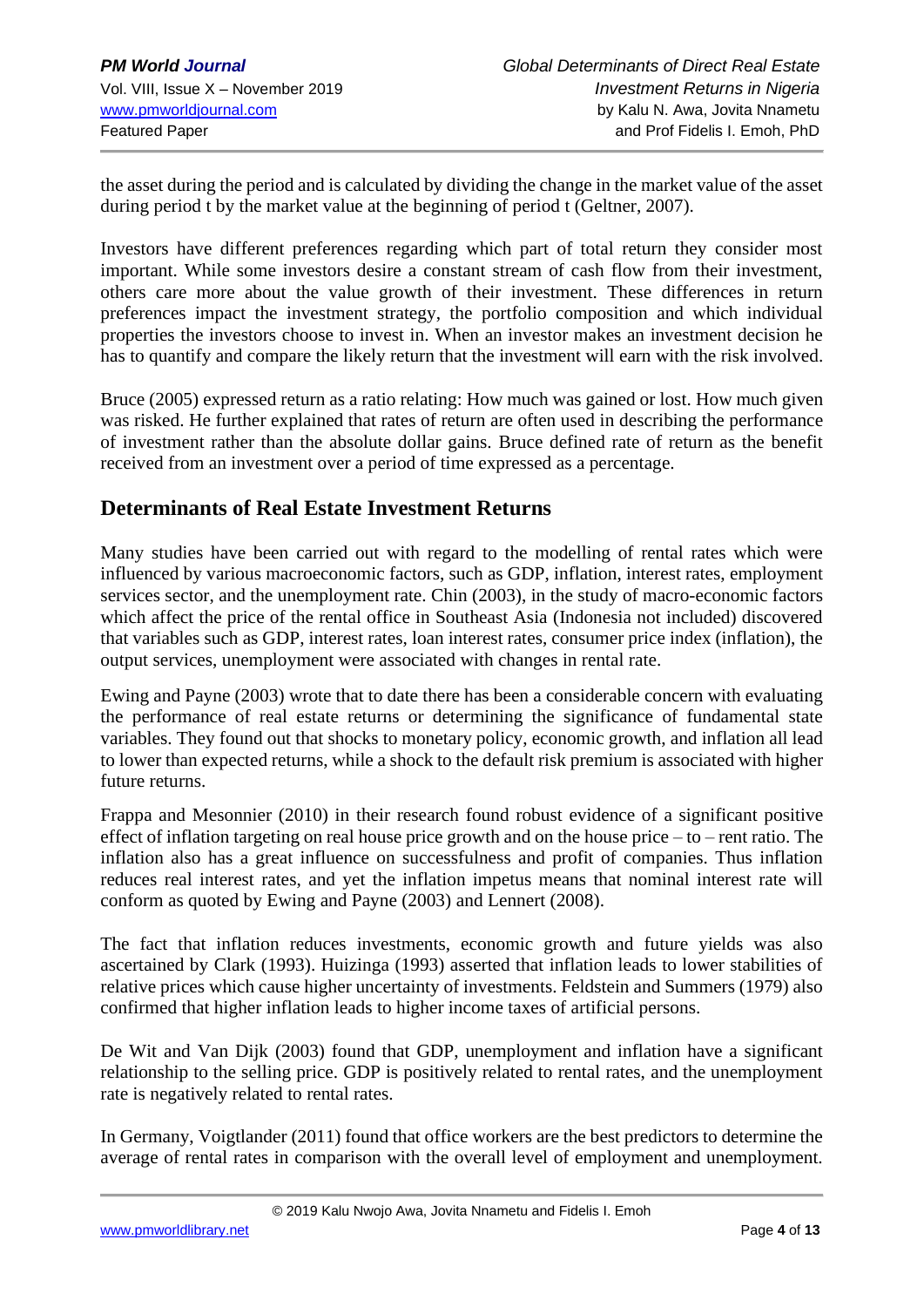Brounen and Jennen (2009) found that the rental rates in all 15 cities in the United States would respond to the increase in the level of workers of office. This implies that increase in the level of employment is positively associated with office rental rates/returns.

Tsolacos et al. (1998) found that the demand factors (GDP, interest rates and unemployment rate) have significant influence on the establishment of the rental rates for office buildings. Oven and Pakdemir (2006) also found that interest rate is one of the important factors in determining rental rates of office in Istanbul. A study conducted by D'Arch et al. (1999) found the relationship between GDP with rental rates, where the change in GDP is one of the most dominant factors to affect the rental rates. While Ng and Higgins (2006) found some macroeconomic variables such as interest rates and employment on services sector were factors that affect the rental rates in the central region of Singapore. However, previous studies conducted by Dobson and Goddard (1992) found that interest rate has a negative correlation to the real estate industry and offices, whereas the rental rates has a positive relationship to all types of real estates.

Hong Kong has been recognized as an international financial centre and it is characterized by many entries of foreign companies which expand its business. Therefore, the Hong Kong economy is strongly influenced by globalization and macroeconomic factors. The results of an empirical study conducted by Prudence (2007) showed that in general, the rental market for office space of class A and B were significantly influenced by globalization, including foreign direct investment and total exports; while the building of C class is more influenced by the local economy such as GDP. Not only the rental rate, the macroeconomic variables also could affect the selling price of office buildings. Singh and Komal (2009) in their study in India found that the GDP, inflation and interest rates could affect the selling price of real estate in India. When the GDP increases, the price is also increased. So it can be said that the national GDP has direct impact on real estate return in India,

Findings from the researches carried out on the determinants of the rental rate and selling prices of real estate using office spaces by Slade (2000) and Chin, (2003) are categorized into 'issues of macroeconomic and microeconomic. Chin in his work equated macroeconomics factors with demand factors whereas; the microeconomic factors are equal to supply factors. He accordingly elaborated that rental rates can be determined by the interaction between the demand and supply which affect the office space rental market. He further indicated that Macroeconomic factors or demand consist of economic growth (GDP), interest rates, employment, unemployment, inflation, income, population, taxation and others. While the microeconomic factors include, vacancy rates, office space inventory (Stock), absorption rate, occupancy rate, costs of construction and physical characteristics as well as others from the property. Their studies streamlined that supply factors and demand factors have impacts on the rental rate and selling prices for office space market which cumulatively affect the returns.

Dobson and Goddard (1992) in their study developed a theoretical model of price and rent determination in the commercial property market. They subjected the series of theoretical relationships derived between prices and rents and a number of exogenous variables to empirical testing for three types of property: industrial property, shops and offices. Their results indicated that employment is an important influence on price, especially for industrial property. According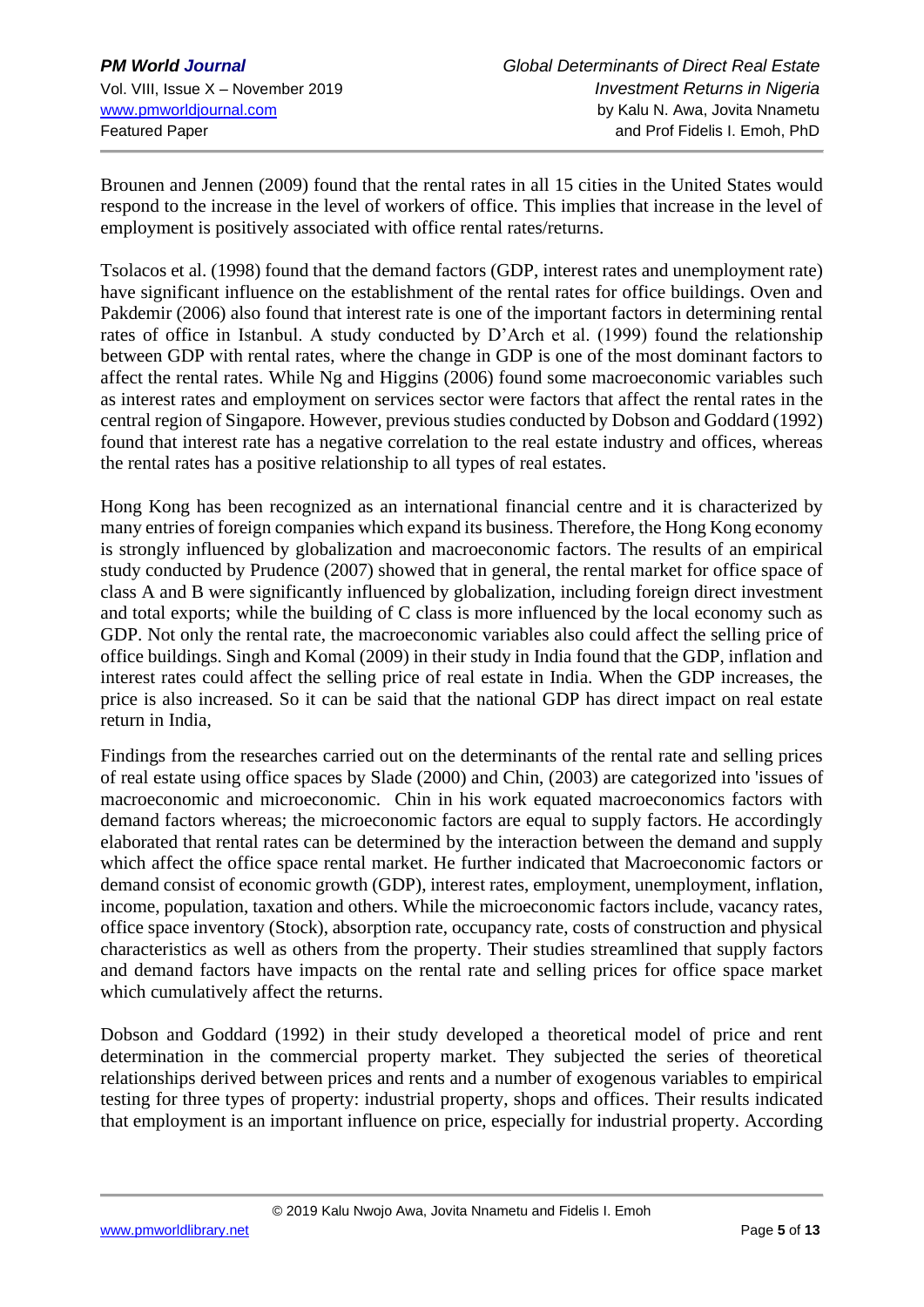to them, price and rent are also found to be sensitive to interest rates and residential property values.

## **Methodology**

Data on the direct real estate investment returns in Nigeria and effects of macroeconomics variables on real estate returns were collected from Estate Surveyors and Valuers based in Abuja, Lagos and Port Harcourt with well-structured questionnaire. Real estate surveyors and valuers were selected as the study population because they are professionally engaged in real estate transaction and key players in Nigerian property market. The choice of Abuja, Lagos and Port Harcourt was based on their strategic position in Nigeria economy; which has made the cities choice areas for real estate investment both to local and foreign investors.

### **Data Analysis and Findings**

Data collected from the respondents indicate that returns in direct real estate investment in Nigeria with particular reference to Abuja, Lagos and Port Harcourt were moderately high compared to other investment instruments such as government bonds and shares. The mean returns for residential and commercial properties in the selected cities are as shown in the table1 below.

Table 1. Average Returns of Residential and Commercial Properties in Abuja, Lagos and Port Harcourt, Nigeria.

| Cities        | Type of Property |               |
|---------------|------------------|---------------|
|               | Residential      | Commercial    |
| Abuja         | $11 - 13%$       | $7.5 - 9.5\%$ |
| Lagos         | $15 - 18%$       | $14 - 17\%$   |
| Port Harcourt | $10.5 - 12\%$    | $12.5 - 15\%$ |

Source: Field Survey, 2017.

Comparatively, the returns as shown in the table above are adjudged favourable; Lagos commands highest average return on commercial and residential real estate investment as shown in Table 1.

Despite that the returns on residential and commercial real estate are reasonably high in Nigeria as illustrated in table 1, it is however observed that the level of foreign direct real estate investment in Nigeria is still relatively low.

From the field data gathered, macroeconomic factors that were indicated by the respondents that affect direct real estate investment returns include gross domestic product, unemployment rate, inflation, exchange rate (i.e. decline in domestic currency) and rate of taxation.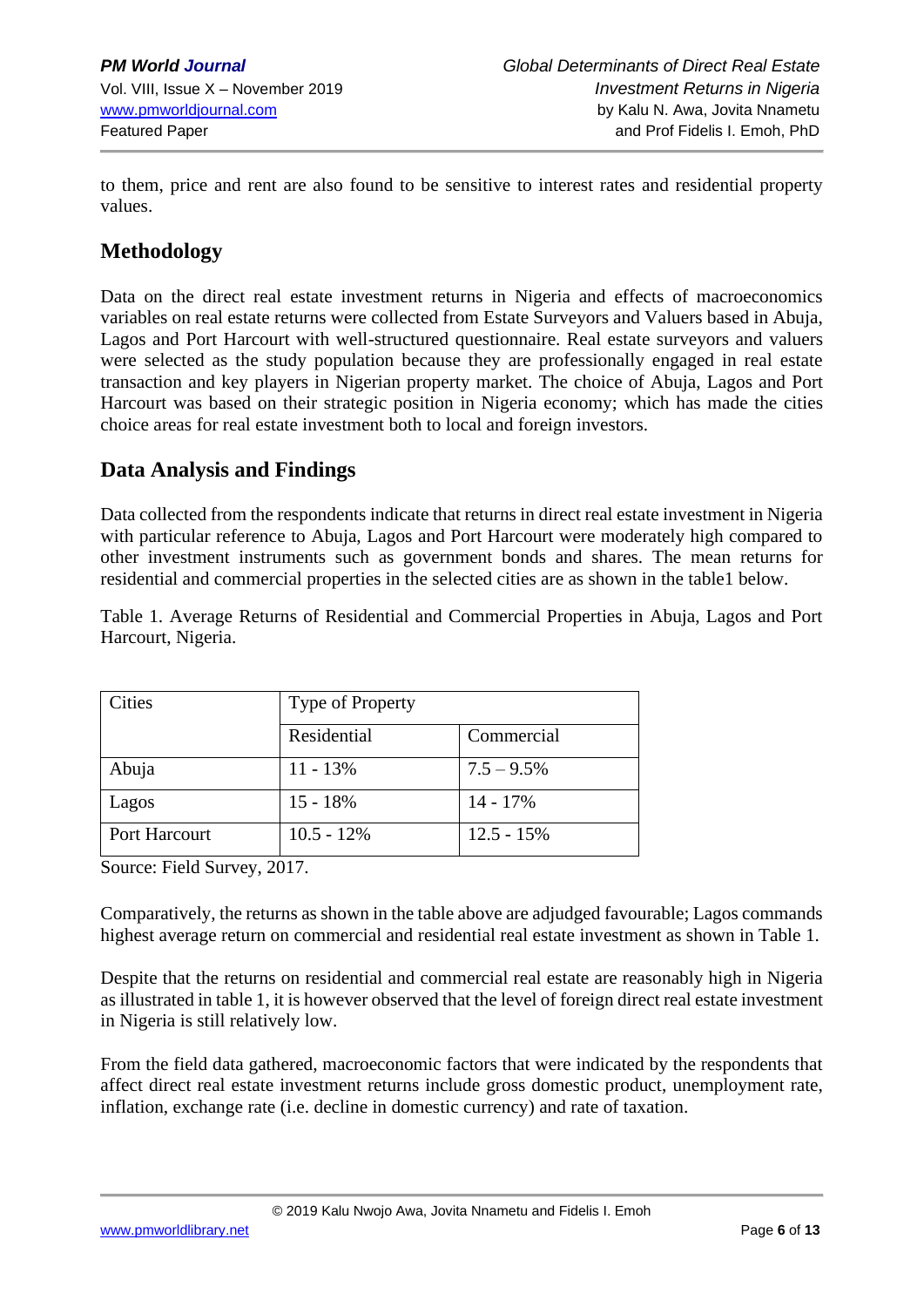**Gross Domestic Product:** the gross domestic product (GDP) equals the total value of goods and services produced in a country during a year. GDP is a macro economic indicator of the strength of business, relative wealth of workers and the overall strength of the economy and is used by businesses and investors to determine efficient capital deployment. Economic growth is considered as a sustainable increase in the amount of goods and services produced in an economy over time. Therefore, GDP is a major economic instrument used in measuring the economic performance and well-being of any country.

Economies do not always grow steadily, sometimes it undergo periods of slowdown or expansion. Under severe economic slowdowns (depressions), aggregate incomes decrease, as does the demand for goods and services. As a result, firms and investors realize less profit, more firms go out of business, and, therefore, job opportunities become scarce. These directly or indirectly affect real estate investment returns due to increase in vacancy rates of accommodation and rent defaults associated with local or international economic slowdown.

On the other hand, economies can sometimes grow unusually fast. These periods of rapid economic growth (expansions), businesses witness increasing growth and the demand for goods, accommodations and services increases, which causes firms and investors to realize more profits, returns and more job opportunities become available. Given their importance, globally, direct real estate investors are keenly interested in analysing economic fluctuations of any country of interest in their bids to determine where and when to invest.

Currently, the annual growth of Nigeria gross domestic product is on the decline, hence, making Nigerian economy less attractive to foreign direct foreign investments; particularly in real estate sector (see table 2 below).

| Year | <b>GDP Annual Growth</b> |  |
|------|--------------------------|--|
|      | (%)                      |  |
| 2008 | 6.27                     |  |
| 2009 | 6.93                     |  |
| 2010 | 7.87                     |  |
| 2011 | 4.89                     |  |
| 2012 | 4.28                     |  |
| 2013 | 5.39                     |  |
| 2014 | 6.3                      |  |
| 2015 | 2.65                     |  |
| 2016 | $-1.6$                   |  |
| 2017 | 0.8                      |  |

Table 2: Nigeria Gross Domestic Product (GDP) growth.

Source: world Bank national account data and OECD national account data files, 2018.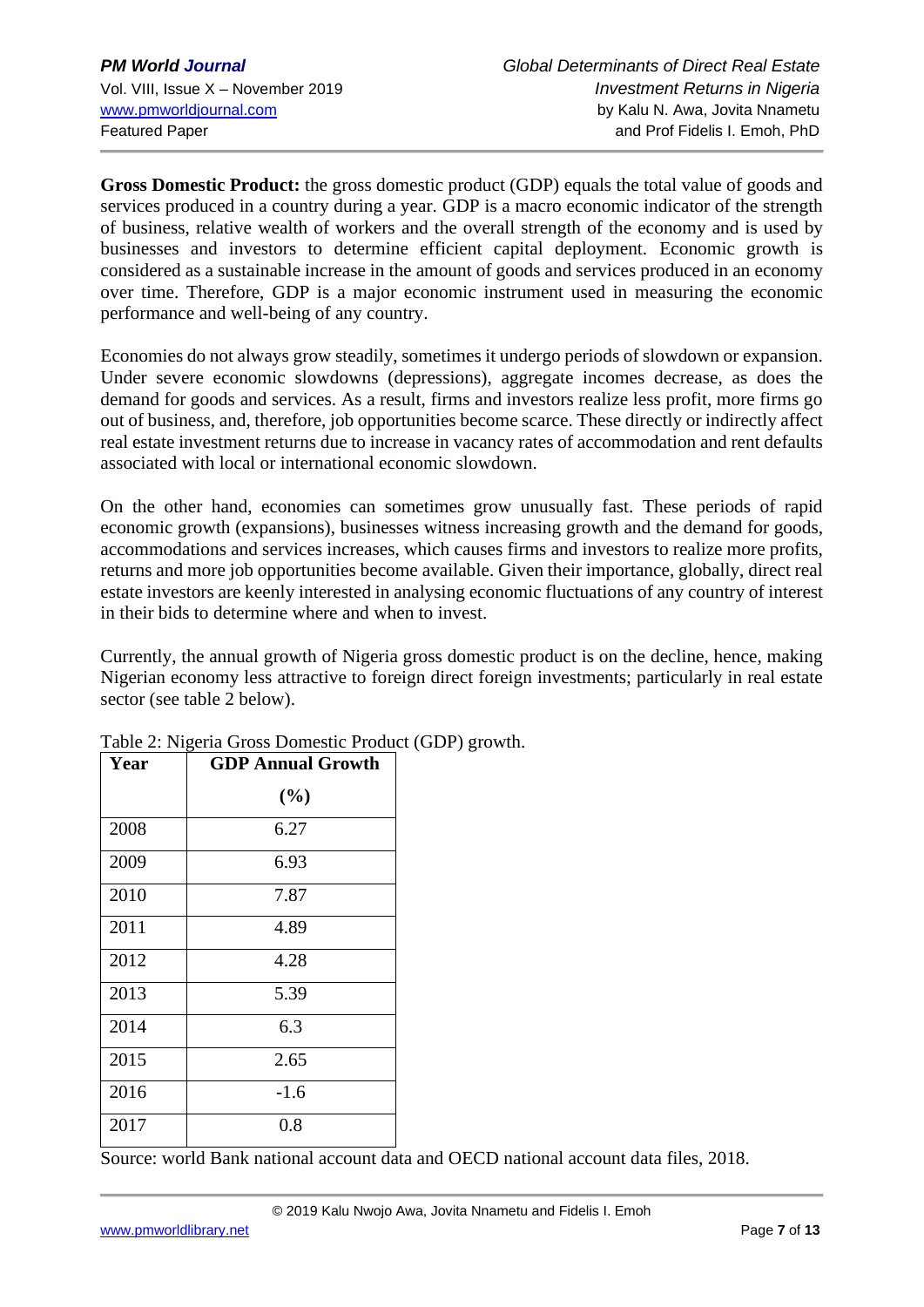**Unemployment Rate:** it is a key indicator of the condition of the labour market. The unemployment rate is expressed as the percentage of people willing to be employed at the prevailing wage rate, yet unable to find job opportunities. When the unemployment rate is high, work is not only hard to find, but also less rewarding as people already holding jobs might find it difficult to get wage increases or promotions. A low unemployment rate is an indication of good economic performance and vice versa. Where there is high unemployment rate as it is presently witnessed in Nigeria, rent pricing and affordability would be relatively low and there would be increase in rent payment default due to low income growth. Cases of accommodation overcrowding would be predominant as many families and adults may not be able to rent spacious accommodation. This will also contribute to increase in vacant accommodation, glut in property market thereby resulting to low returns in real estate investment as many would not be able to buy or rent available houses. Available Nigerian statistical data as published by National Bureau of statistic (see appendix), shows that unemployment rate has maintained a double digit steady increase in Nigeria since 2015, to all time high rate of 18.8 in 2017. This eloquently affirms the rising cases of loss of jobs in recent years and joblessness occasioned by poor government policies. These however, contribute to shrinking of the economy thereby affecting investment returns versa vice direct real estate investment returns.

**Inflation** is observed to be the third most important macroeconomic factor that affects real estate investment returns. It is an increase in the overall level of prices measured by the consumer price index. This index shows how the value of money changes over time. Inflation is one of the primary concerns of economists, investors and policymakers because it imposes a variety of costs on the economy.

High inflation rate was found to lead to high rental growth, decrease in real income and glut in property market as many will be willing to sell which overtime would force down the property price when supply exceeds demands. Under this circumstance, the apparent yearly capital appreciation value of real estate investments would decline thereby forcing down the total rate of returns which is usually a function of the summation of the current return (i.e. the periodic cash flow) and capital return (i.e. the price appreciation or depreciation) divided by the beginning price.

**High exchange rate:** this depends on the country in whose favour the exchange rate is increased. If there is a decline in the domestic currency in the country where investment on real estate is made, both the local and foreign investors would suffer decline in their real income from the real estate returns particularly when compared with dollar returns of comparable properties at international property market.

Similarly, high rate of taxation was found to contribute to low rate of returns. This is arrived at by increasing building and management cost resulting to low rental growth.

### **Conclusion and Recommendations**

The nature of the real estate market makes it an attractive and lucrative market for many investors. With the advent of modern technology which is gradually transforming the world to a global community, many investors find it convenient to invest across the countries of the world in efforts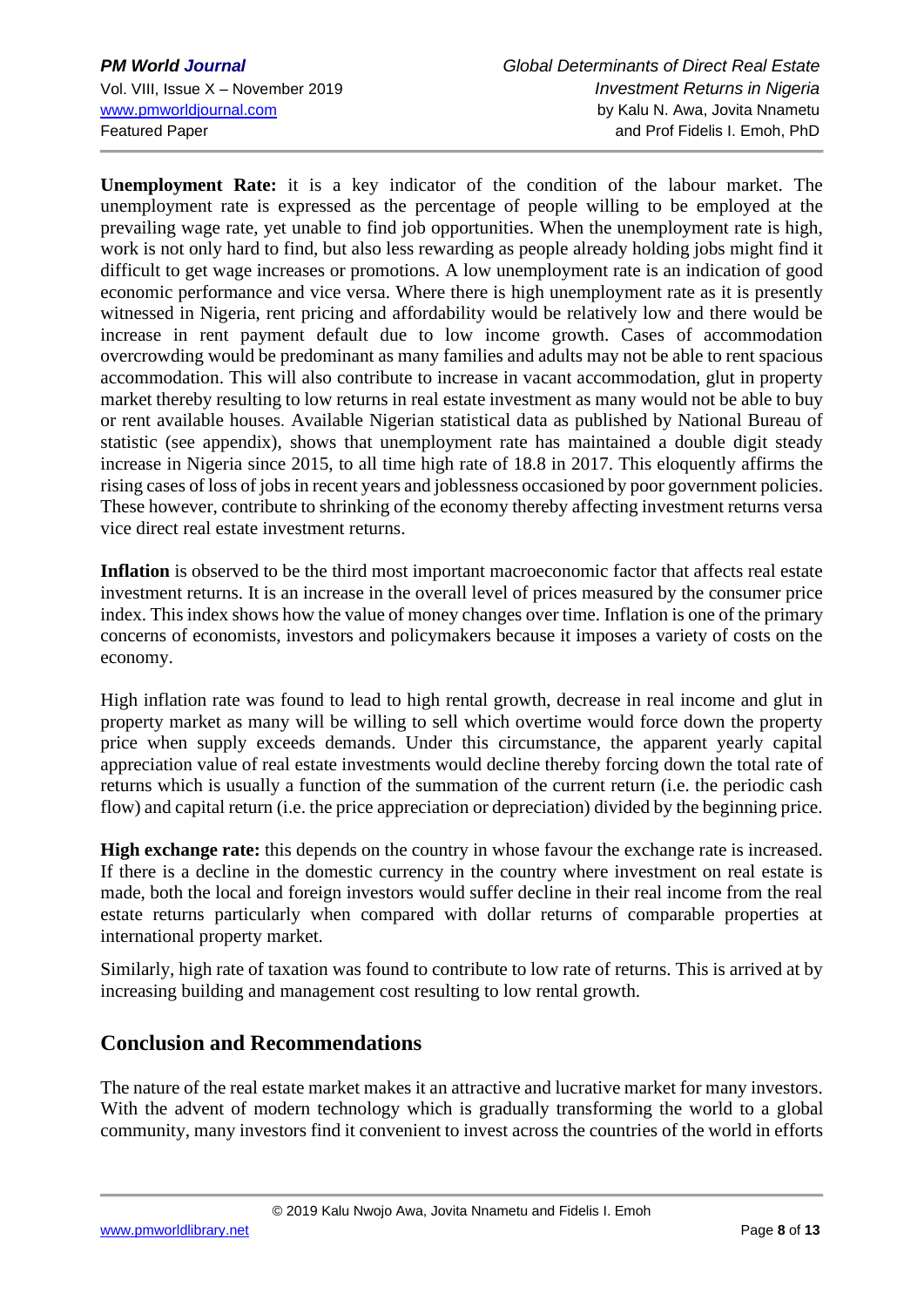to exploit investment opportunities wherever they exit. However, to the real estate investors, like every other investor, the attractiveness of any market depends on the returns it offers.

Globally, certain macroeconomic factors have been identified as major determinants of real estate investment returns. This study was therefore carried out to isolate the global determinants of direct real investment returns in Nigeria. The findings reveal that gross domestic product (GDP), unemployment rate, inflation, exchange rate (decline in domestic currency) and taxation are major global determinants of direct real estate investment returns in Nigeria.

Based on the research findings, it is recommended that government should take more stringent measures to grow the local economy as well as to create enabling environment for direct real estate investment to attract more foreign direct investments in real estate sector. This will no doubt help to address the growing shortfall in the accommodation needs in Nigeria.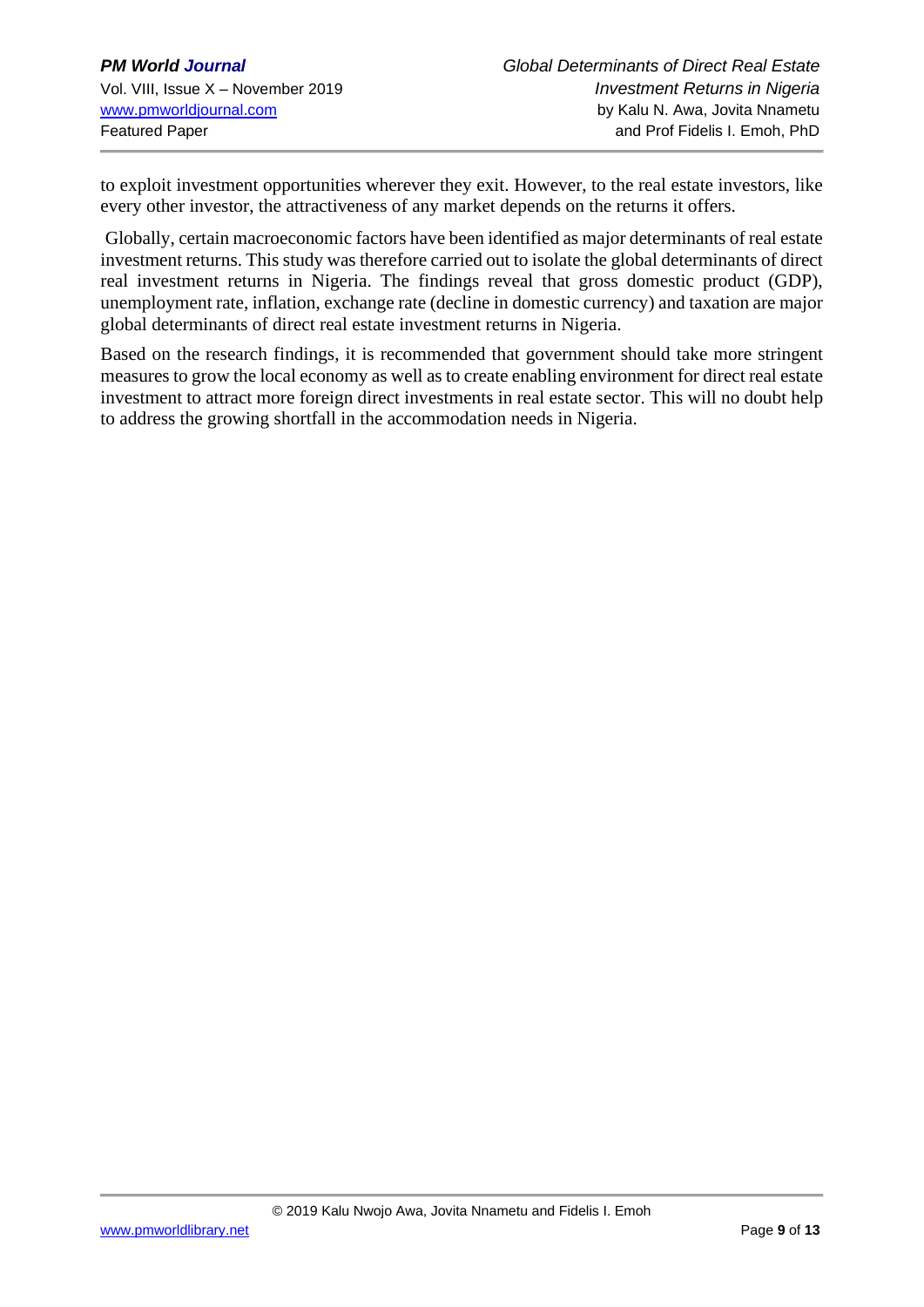#### **References**

Bruce, J. F. (2005). *Investment performance measurement*, New York: Wiley & Sons.

- Brounen, D., & Jennen, M. (2009). Asymmetric properties of office rent adjustment. *Journal of Real Estate Finance & Economics*, *39,* 336-358.
- Chin, W. (2003). Macro-economic factors affecting office rental values in Southeast Asian Cities: The Case of Singapore, Hongkong, Taipei, Kuala Lumpur, and Bangkok. *Oxford Brookes University*, paper presented at 2003 PRRES Conference, Australia, Brisbane.
- Clark, T. E. (1993). Cross-Country evidence on long-run growth and inflation. Economic Inquiry, Wiley Online Library.
- D'Arcy, E., McGough, T., & Tsolacos, S. (1999). An econometric analysisof the office rental cyclein the Dublin area. *Journal of Property Research, 16*(1), 309-321*.*
- De Wit, I., and Van Dijk, R. (2003). The global determinants of direct office real estate return. *Journal of Real Estate Finance & Economics, 26*(1), 27-45.
- Dobson, S. M. & Goddard, J. A. (1992). The determinants of commercial property prices and rents. doi: 10.1111/j.1467-8586.1992.tb00549.x
- Ewing, B. T., & Payne, J. E., (2003). The response of real estate investment trust returns to macroeconomic schocks. *Journal of Business Research*, 58(3), 293-300. [http://dx.doi.org/10.1016/S0148-2963\(03\)00147-4](http://dx.doi.org/10.1016/S0148-2963(03)00147-4)
- Feldstein, M., & Summers, L. (1979). Inflation and the taxation of capital income in the corporate sector. *National Tax Journal*, *32*(4), 445.
- Frappa, S., & Mesonnier, J. S. (2010). The housing price boom of the late 1990s: Did inflation targeting matter. *Journalof Financal Stability*, 6(4), 243-254.<http://dx.doi.org/>10.1016/ [j.jfs.2010.06.001](http://dx.doi.org/10.1016/%20%20%20%20j.jfs.2010.06.001)
- Geltner, D. M. (2007). *Commercial real estate analysis & investments* (2<sup>nd</sup> ed.). Mason: Cengage Learning.
- Geltner, D. M., Miller, N. G., Clayton, J. and Eicholtz, P. (2006). *Commercial real estate analysis & Investments* (2nd ed.). USA: LEAP Publishing Services Inc.

Hudson-Wilson, S., Fabozzi F., and Gordon, J. (2003). *The Journal of Portfolio Management, Special Issue Why Real Estate*?

Huizinga, J. (1993). Inflation uncertainty, relative price uncertainty, and investment in us manufacturing. *Journal of Money, Credit, and Banking,* 25(1), 521-549. http://dx.doi. org/ 10.2307/2077721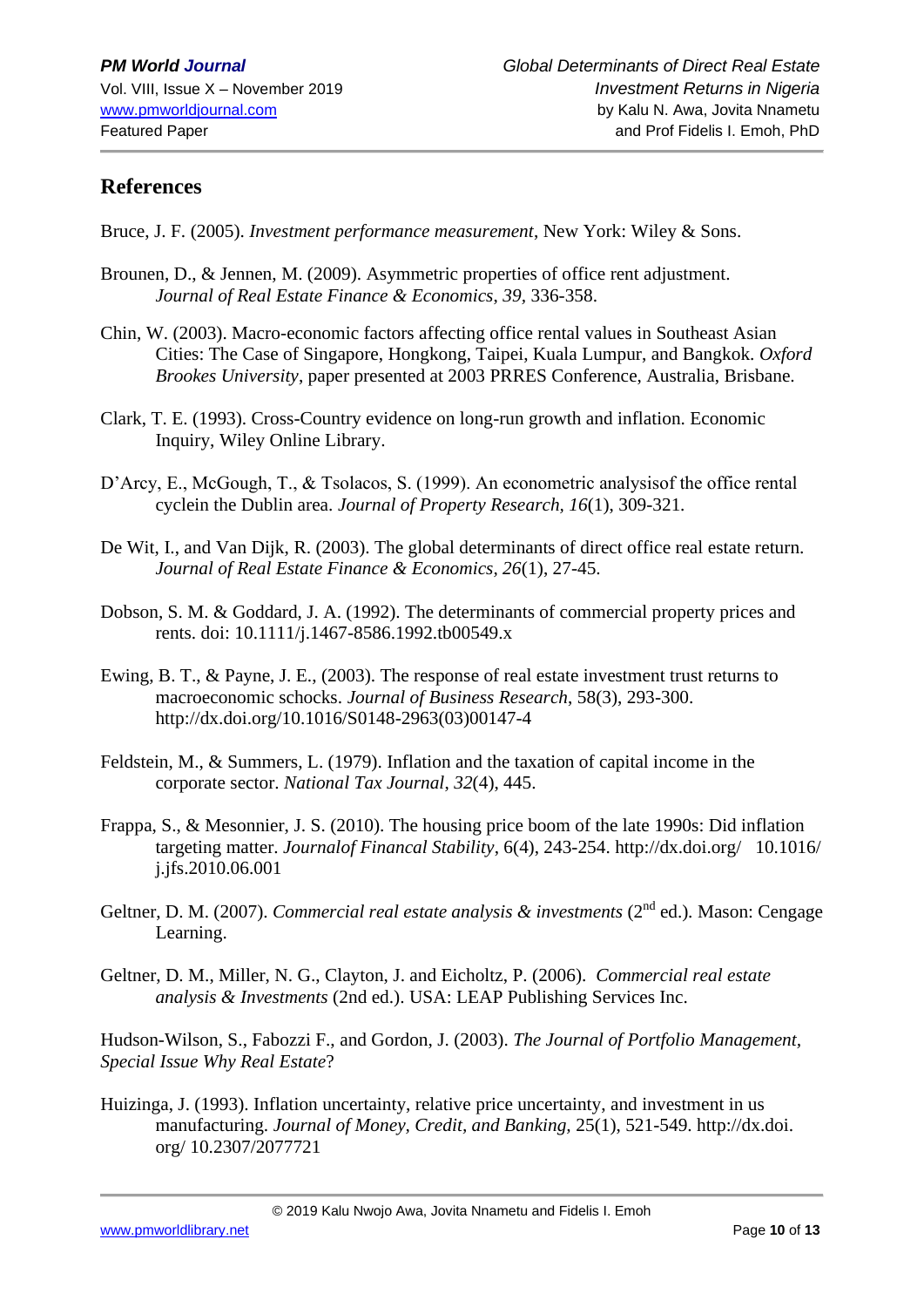- Iyiola, O.; Munirat, Y. & Nwufo C. (2012). The modern portfolio theory as an investment decision tool. *Journal of Accounting and Taxation, 4*(2), pp. 19-28., doi: 10.5897/JAT11.036
- Lennert, M. (2008). Immobilien: Schutz vor inflation? DPN Deutsche pensions & Investment Nachrichten, st.: Nov.- dec., 14.11.2008.
- Ng, B. F., & Higgins, D. (2006). Modelling the commercial property market: an empirical study of the Singapore office market. *Pacific Rim Property Research Journal, 13*(2), 176-193.
- Oven, V. A., & Pekdemir, D. (2006). Office rent determinants utilising factor analysis-a case study for Istanbul. *Journal of Real Estate Finance & Economics, 33,* 51-73.
- Pettinger, T. (2017). Factors affecting investments. [https://www.economicshelp.org](https://www.economicshelp.org/) retrieved 09/01/2018.
- Prasanna C. (2005). *Investment analysis and portfolio management* (2<sup>nd</sup> ed.). New Delhi: Tata McGraw Hill.
- Prudence LWT. (2007). An empirical study of globalization and macroeconomic influence on office rents in hongkong. Hongkong, Faculty of Architecture, University of Hongkong.
- Shing, V., & Komal. (2009). Prospects and problems of real estate in India. *International Research Journal of Finance and Economics, 24.*
- Slade, B. A. (2000). Office rent determination during market decline and recovary. *Journal of Real Estate Research, 20(*2), 357-380.
- Tsolakos, S., Keogh, G., & McGough. (1998). Modelling use, investment, and development in the British office market. *Environment and Planning A, 30*(8), 1409-1427*.*
- Voigtlander, M. (2011). *The link between the office market and labor Market in Germany*. Germany, Cologne: Institut der deutschen Wirtschaft Koln.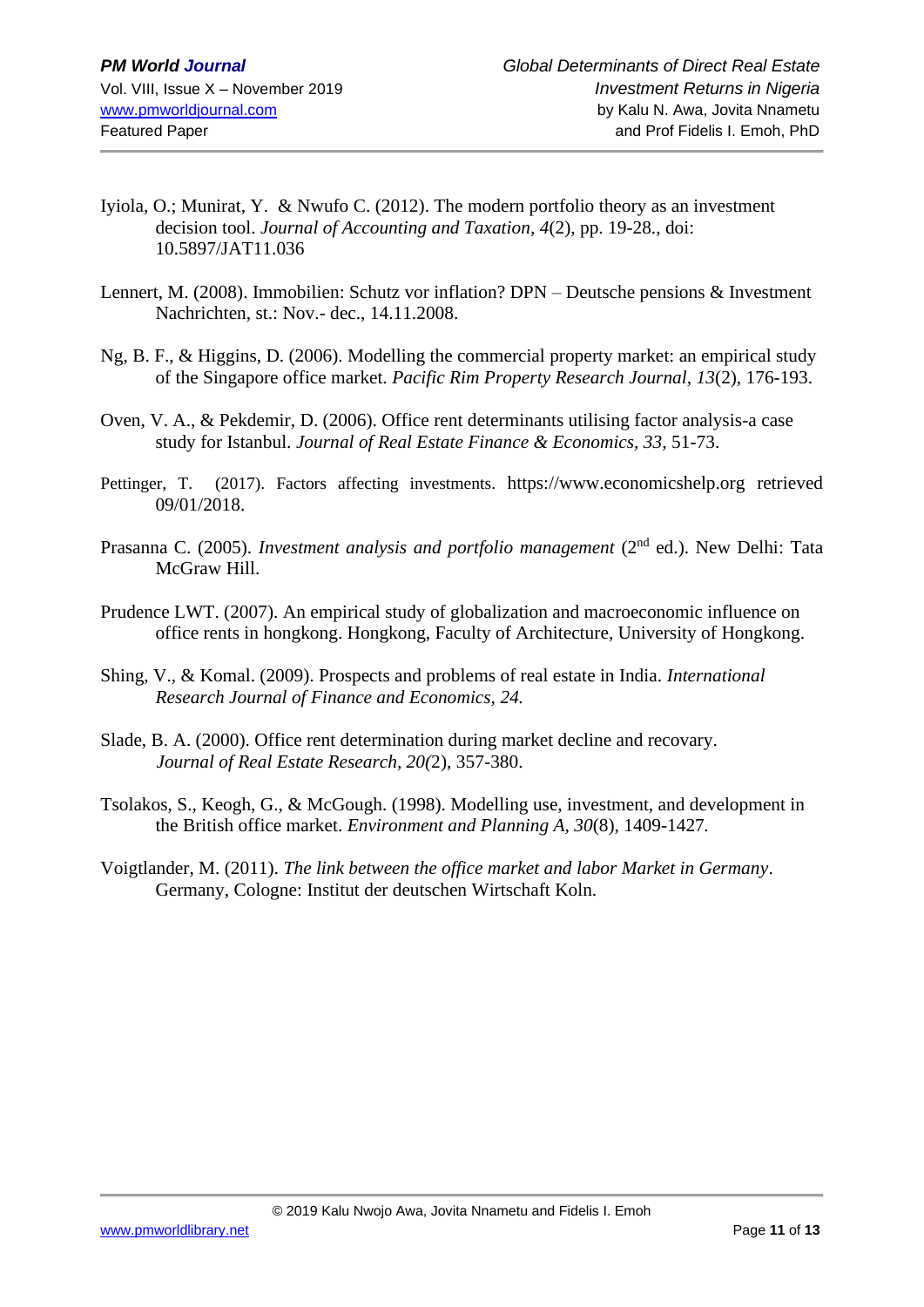# **Appendix**

Unemployment Rates and Inflation rate and Exchange rate (2010 – 2017).

| Year | <b>Unemployment Rate</b> | <b>Inflation Rate</b> |
|------|--------------------------|-----------------------|
| 2010 | 5.1                      | 13.7                  |
| 2011 | 6.0                      | 10.8                  |
| 2012 | 10.6                     | 12.93                 |
| 2013 | 10.0                     | 8.5                   |
| 2014 | 7.8                      | 8.05                  |
| 2015 | 10.4                     | 9.01                  |
| 2016 | 14.2                     | 15.7                  |
| 2017 | 18.8                     | 16.5                  |

Source: National Bureau of Statistics, 2017

#### Table 3: Official Naira-Dollar exchange rate (2008 – 2017)

| Year | <b>Exchange Rate</b> |
|------|----------------------|
| 2008 | 118.5                |
| 2009 | 148.9                |
| 2010 | 150.3                |
| 2011 | 153.9                |
| 2012 | 157.5                |
| 2013 | 158.6                |
| 2014 | 192.4                |
| 2015 | 253.5                |
| 2016 | 305.8                |
| 2017 | 359.99               |

Source: [http://Knoema.com/atlas/Nigeria/topics/Economy/Financial-Sector-Exchange](http://knoema.com/atlas/Nigeria/topics/Economy/Financial-Sector-Exchange-)rates/Exchange-rate